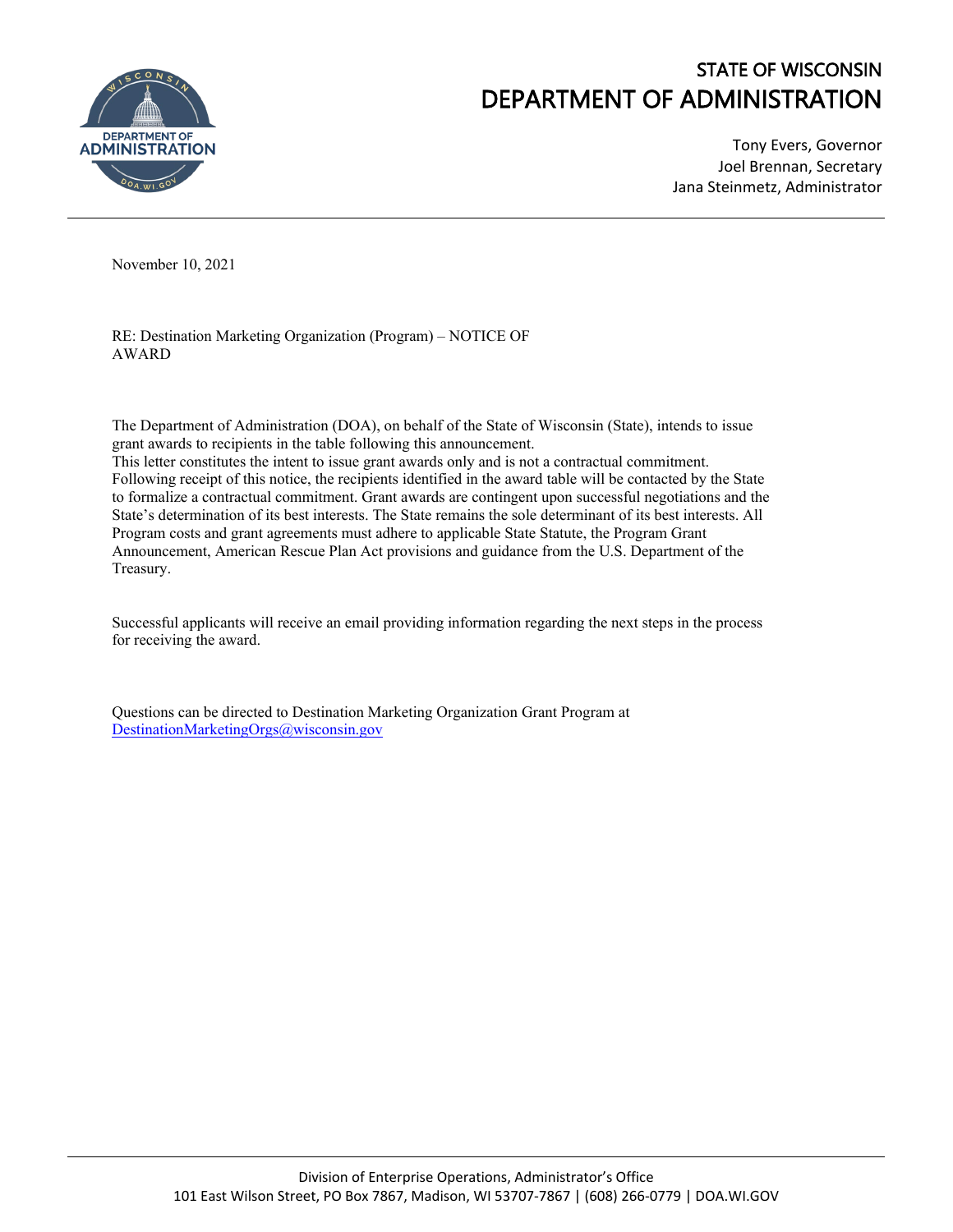|                                                                                                          |                         |              |                 | Award          |
|----------------------------------------------------------------------------------------------------------|-------------------------|--------------|-----------------|----------------|
| Awardee                                                                                                  | City                    | <b>State</b> | <b>Zip Code</b> | Amount         |
| Adams County Chamber of Commerce Inc.                                                                    | Adams                   | W١           | 53910           | \$37,500.00    |
| Algoma Chamber of Commerce                                                                               | Algoma                  | WI           | 54201           | \$10,000.00    |
| Langlade County Economic Development Corporation                                                         | Antigo                  | WI           | 54409           | \$58,147.00    |
| Antigo/Langlade County Chamber of Commerce                                                               | Antigo                  | WI           | 54409           | \$45,102.00    |
| Fox Cities Convention & Visitors Bureau, Inc.                                                            | Appleton                | WI           | 54914           | \$652,088.00   |
| Beaver Dam Area Chamber of Commerce                                                                      | Beaver Dam              | WI           | 53916           | \$46,504.91    |
| Visit Beloit, Inc.                                                                                       | <b>Beloit</b>           | WI           | 53511           | \$257,112.25   |
| Boulder Junction Chamber of Commerce, Inc.                                                               | <b>Boulder Junction</b> | WI           | 54512           | \$77,000.00    |
| <b>Brookfield Convention &amp; Visitors Bureau</b>                                                       | <b>Brookfield</b>       | WI           | 53005           | \$408,874.50   |
| Greater Brookfield Chamber of Commerce                                                                   | <b>Brookfield</b>       | WI           | 53005           | \$15,012.00    |
| Cable Area Chamber of Commerce                                                                           | Cable                   | WI           | 54821           | \$40,737.50    |
| Cassville Tourism Committee                                                                              | Cassville               | WI           | 53806           | \$4,250.00     |
| Chippewa Falls Area Chamber of Commerce                                                                  | Chippewa Falls          | WI           | 54729           | \$75,000.00    |
| Columbus Chamber of Commerce, Inc.                                                                       | Columbus                | WI           | 53925           | \$7,970.25     |
| City of Columbus Tourism Commission                                                                      | Columbus                | WI           | 53925           | \$8,684.22     |
| Forest County Chamber of Commerce                                                                        | Crandon                 | WI           | 54520           | \$36,399.50    |
| Ice Age Trail Alliance, Inc.                                                                             | <b>Cross Plains</b>     | WI           | 53528           | \$150,392.64   |
| Burnett County Tourism Coalition, Inc.                                                                   | Danbury                 | WI           | 54830           | \$5,587.00     |
| Walworth County Visitors Bureau                                                                          | Delavan                 | WI           | 53115           | \$78,379.00    |
| The Delavan and Delavan Lake Area Chamber of Commerce, Inc.                                              | Delavan                 | WI           | 53115           | \$30,000.00    |
| Pepin County Land Conservation and Planning Department                                                   | Durand                  | WI           | 54736           | \$7,785.00     |
| Eagle River Area Chamber of Commerce and Visitors Center, Inc.                                           | Eagle River             | WI           | 54521           | \$200,000.00   |
| Vilas County Tourism & Publicity                                                                         | Eagle River             | WI           | 54521           | \$75,584.00    |
| East Troy Area Chamber of Commerce                                                                       | East Troy               | WI           | 53120           | \$23,717.75    |
| Eau Claire Area Convention & Visitors Bureau Inc.                                                        | Eau Claire              | W١           | 54701           | \$767,524.50   |
| Village of Elkhart Lake                                                                                  | <b>Elkhart Lake</b>     | WI           | 53020           | \$185,497.43   |
| ELROY AREA ADVANCEMENT CORPORATION                                                                       | <b>ELROY</b>            | WI           | 53929           | \$2,190.00     |
| Wisconsin Association of Campground Owners (WACO)                                                        | Ettrick                 | WI           | 54627           | \$57,508.68    |
| Fennimore Chamber of Commerce Inc.                                                                       | Fennimore               | WI           | 53809           | \$11,650.00    |
| Wisconsin Mississippi River Parkway Commission                                                           | Ferryville              | WI           | 54628           | \$11,941.00    |
| Florence County Economic Development (FCED)                                                              | Florence                | WI           | 54121           | \$28,563.00    |
| Destination Lake Winnebago Region                                                                        | Fond du Lac             | WI           | 54935           | \$250,822.93   |
| Fort Atkinson Area Chamber of Commerce                                                                   | Fort Atkinson           | WI           | 53538           | \$27,560.51    |
| Greater Green Bay Convention and Visitors Bureau Inc.                                                    | Green Bay               | WI           | 54307           | \$1,000,000.00 |
| On Broadway, Inc.                                                                                        | Green Bay               | WI           | 54303           | \$46,775.65    |
| Green Lake Area Chamber of Commerce<br>Hayward Lakes Visitors & Convention Bureau, Sawyer County, WI USA | Green Lake              | WI           | 54941           | \$52,500.00    |
| Inc                                                                                                      | Hayward                 | WI           | 54843           | \$89,833.58    |
| Hudson Area Chamber of Commerce & Tourism Bureau                                                         | Hudson                  | WI           | 54016           | \$42,794.93    |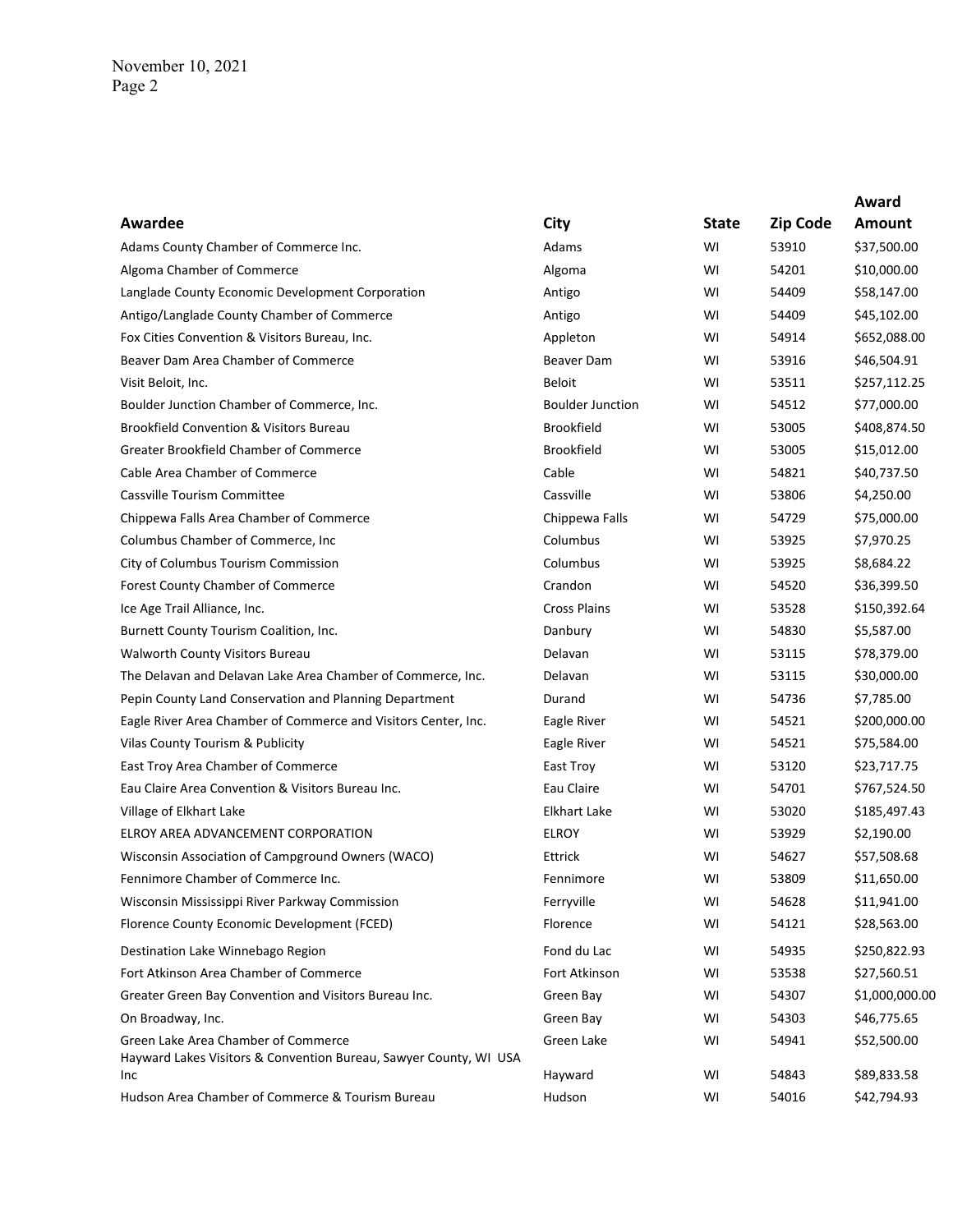| Janesville Area Convention & Visitors Bureau Inc.              | Janesville        | WI | 53545 | \$167,000.00   |
|----------------------------------------------------------------|-------------------|----|-------|----------------|
| Jefferson County Area Tourism Council, Inc.                    | <b>JEFFERSON</b>  | WI | 53549 | \$4,447.25     |
| Village of Johnson Creek Tourism Department                    | Johnson Creek     | WI | 53038 | \$12,214.00    |
| Kenosha Tourism Corporation                                    | Kenosha           | WI | 53140 | \$322,589.00   |
| Downtown Kenosha Inc                                           | Kenosha           | WI | 53140 | \$13,040.37    |
| La Crosse County Convention & Visitors Bureau                  | La Crosse         | WI | 54601 | \$451,500.00   |
| Madeline Island Chamber of Commerce                            | La Pointe         | WI | 54850 | \$40,555.35    |
| Native American Tourism of Wisconsin                           | Lac du Flambeau   | WI | 54538 | \$50,000.00    |
| <b>Rusk County</b>                                             | Ladysmith         | WI | 54848 | \$21,221.00    |
| Lake Geneva Chamber of Commerce, Inc.                          | Lake Geneva       | WI | 53147 | \$327,904.00   |
| Lancaster Area Chamber of Commerce                             | Lancaster         | WI | 53813 | \$16,600.00    |
| Lodi & Lake Wisconsin Chamber of Commerce INC                  | Lodi              | WI | 53555 | \$11,523.00    |
| Clark County Economic Development Corporation & Tourism Bureau | Loyal             | WI | 54446 | \$54,225.00    |
| Greater Madison Convention & Visitors Bureau Inc.              | Madison           | WI | 53703 | \$1,000,000.00 |
| Manitowoc Area Visitor & Convention Bureau                     | Manitowoc         | WI | 54220 | \$256,516.00   |
| <b>Marinette County</b>                                        | Marinette         | WI | 54143 | \$27,674.20    |
| Marshfield Convention & Visitors Bureau                        | Marshfield        | WI | 54449 | \$113,989.00   |
| Greater Menomonie Area Chamber of Commerce                     | Menomonie         | WI | 54751 | \$140,544.80   |
| City of Middleton Tourism                                      | Middleton         | WI | 53562 | \$388,306.00   |
| Bicycle Federation of Wisconsin Educational Foundation, Inc    | Milwaukee         | WI | 53207 | \$71,624.18    |
| Circle Wisconsin                                               | Milwaukee         | WI | 53219 | \$22,035.65    |
| Greater Milwaukee Conventions & Visitors Bureau                | Milwaukee         | WI | 53203 | \$1,000,000.00 |
| Monona Chamber of Commerce                                     | Monona            | WI | 53716 | \$48,043.89    |
| County of Green                                                | Monroe            | WI | 53566 | \$40,650.00    |
| Main Street Monroe, Inc.                                       | Monroe            | WI | 53566 | \$11,032.10    |
| Visit Rome, WI, INC                                            | Nekoosa           | WI | 54457 | \$39,125.00    |
| New Berlin Tourism Commission                                  | New Berlin        | WI | 53151 | \$24,825.00    |
| New Glarus Chamber of Commerce, Inc.                           | <b>New Glarus</b> | WI | 53574 | \$112,673.00   |
| City of Oconomowoc                                             | Oconomowoc        | WI | 53066 | \$47,384.43    |
| Oconto County Economic Development Corporation                 | Oconto            | WI | 54153 | \$112,859.50   |
| <b>Oshkosh Convention &amp; Visitors Bureau</b>                | Oshkosh           | WI | 54901 | \$456,858.00   |
| Park Falls Area Chamber of Commerce                            | Park Falls        | WI | 54552 | \$23,837.25    |
| Positively Pewaukee, Inc                                       | Pewaukee          | WI | 53072 | \$14,198.77    |
| Phelps Chamber of Commerce                                     | Phelps            | WI | 54554 | \$18,283.46    |
| Phillips Area Chamber of Commerce                              | Phillips          | WI | 54555 | \$22,741.00    |
| Grant County Tourism Council, Inc.                             | Platteville       | WI | 53818 | \$2,371.46     |
| Platteville Regional Chamber                                   | Platteville       | WI | 53818 | \$82,572.75    |
| Pleasant Prairie Convention & Visitors Bureau, Inc.            | Pleasant Prairie  | WI | 53158 | \$53,686.00    |
| Port Washington Tourism Council, Inc.                          | Port Washington   | WI | 53074 | \$45,700.00    |
| Greater Portage Area Chamber of Commerce                       | Portage           | WI | 53901 | \$57,542.50    |
| Columbia County Economic Development Corporation               | Portage           | WI | 53901 | \$26,664.25    |
| Prairie du Chien Area Chamber of Commerce, Inc.                | Prairie du Chien  | WI | 53821 | \$57,370.90    |
| Driftless Wisconsin, Inc                                       | Prairie du Chien  | WI | 53821 | \$13,000.00    |